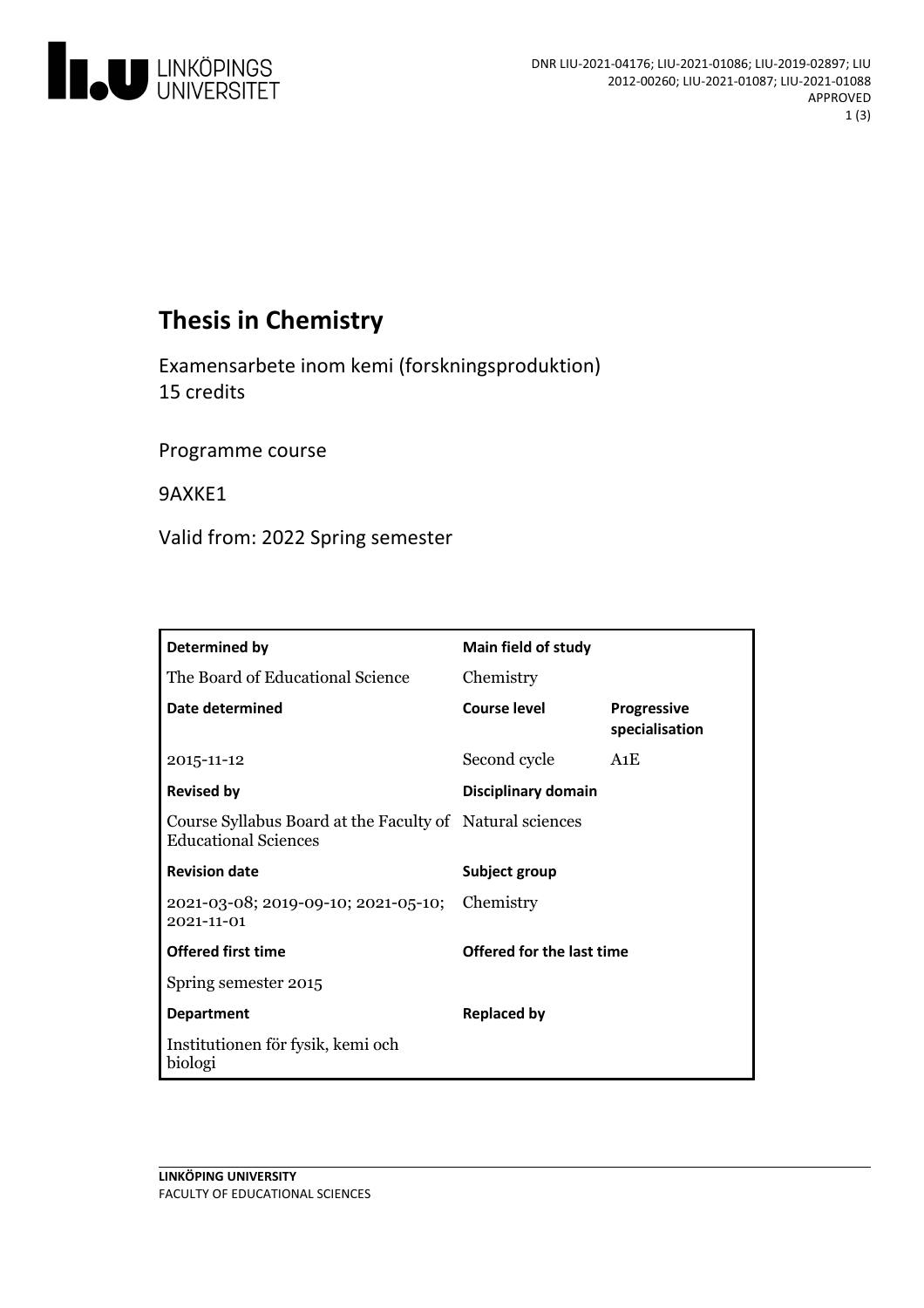# Course offered for

- Secondary School Teacher Programme with a specialization in Teaching in the Upper-Secondary School
- Secondary School Teacher Programme with a specialization in Teaching in Grades 7-9 of the Compulsory School

#### Examination

Applies to all courses regardless of grading scale.

Students failing an exam covering either the entire course or part of the course two times are entitled to have a new examiner appointed for the reexamination.

If the course has a three-graded grading scale (U - VG), following applies:

Students who have passed an examination may not retake it in order to improve their grades.

The following applies to courses that include a compulsory component:

If special circumstances prevail, and if it is possible with consideration of the nature of the compulsory component, the examiner may decide to replace the compulsory component with another equivalent component.

If the LiU coordinator for students with disabilities has granted a student the right to an adapted examination for a written examination in an examination hall, the student has the right to it.

If the coordinator has recommended for the student an adapted examination or alternative form of examination, the examiner may grant this ifthe examiner assesses that it is possible, based on consideration of the course objectives.

An examiner may also decide that an adapted examination or alternative form of examination if the examiner assessed that special circumstances prevail, and the examiner assesses that it is possible while maintaining the objectives of the course.

### Grades

Three-grade scale, U, G, VG